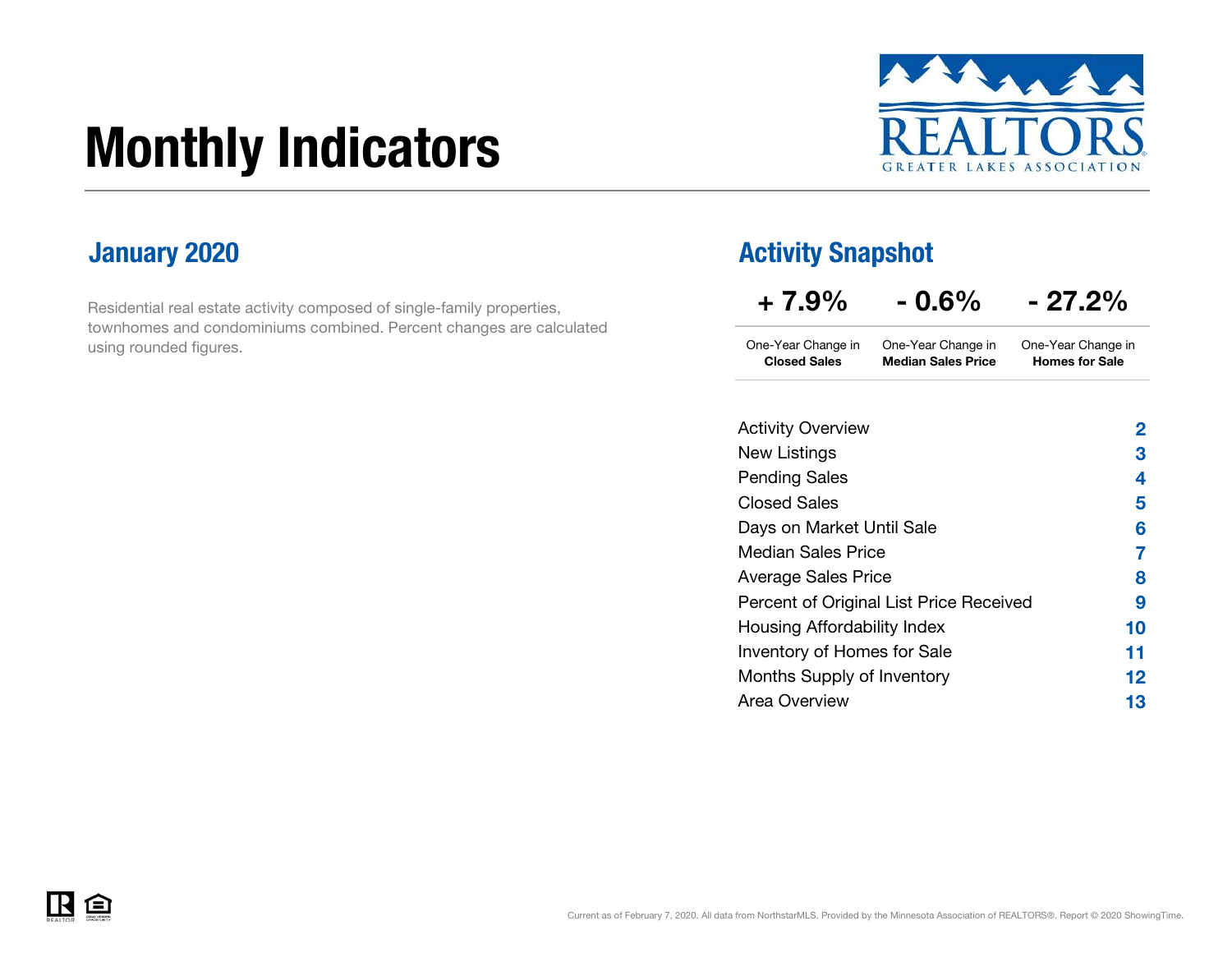### Activity Overview

Key metrics by report month and for year-to-date (YTD) starting from the first of the year.



| <b>Key Metrics</b>           | <b>Historical Sparkbars</b>                      | 1-2019    | 1-2020    | <b>Percent Change</b> |           | <b>YTD 2019 YTD 2020</b> | Percent Change |
|------------------------------|--------------------------------------------------|-----------|-----------|-----------------------|-----------|--------------------------|----------------|
| <b>New Listings</b>          | 1-2017<br>$1 - 2020$<br>1-2018<br>1-2019         | 331       | 279       | $-15.7%$              | 331       | 279                      | $-15.7%$       |
| <b>Pending Sales</b>         | 1-2017<br>1-2018<br>1-2019<br>1-2020             | 219       | 229       | $+4.6%$               | 219       | 229                      | $+4.6%$        |
| <b>Closed Sales</b>          | 1-2017<br>1-2018<br>1-2019<br>1-2020             | 190       | 205       | $+7.9%$               | 190       | 205                      | $+7.9%$        |
| <b>Days on Market</b>        | 1-2017<br>$1 - 2018$<br>1.2019                   | 94        | 78        | $-17.0%$              | 94        | 78                       | $-17.0%$       |
| <b>Median Sales Price</b>    | $1 - 2017$<br>$1 - 2018$<br>1-2019<br>1-2020     | \$172,700 | \$171,750 | $-0.6%$               | \$172,700 | \$171,750                | $-0.6%$        |
| <b>Avg. Sales Price</b>      | $1 - 2017$<br>$1 - 2018$<br>1-2019<br>$1 - 2020$ | \$223,029 | \$211,724 | $-5.1%$               | \$223,029 | \$211,724                | $-5.1%$        |
| Pct. of Orig. Price Received | $1 - 2017$<br>$1 - 2018$<br>1-2019<br>1-2020     | 92.5%     | 94.0%     | $+1.6%$               | 92.5%     | 94.0%                    | $+1.6%$        |
| <b>Affordability Index</b>   | $1 - 2018$<br>$1 - 2017$<br>1-2019<br>$1 - 2020$ | 153       | 169       | $+10.5%$              | 153       | 169                      | $+10.5%$       |
| <b>Homes for Sale</b>        | $1 - 2017$<br>$1 - 2018$<br>1-2019<br>$1 - 2020$ | 1,512     | 1,101     | $-27.2%$              |           |                          |                |
| <b>Months Supply</b>         | $1 - 2017$<br>$1 - 2018$<br>1-2019<br>1-2020     | 3.8       | 2.8       | $-26.3%$              |           |                          |                |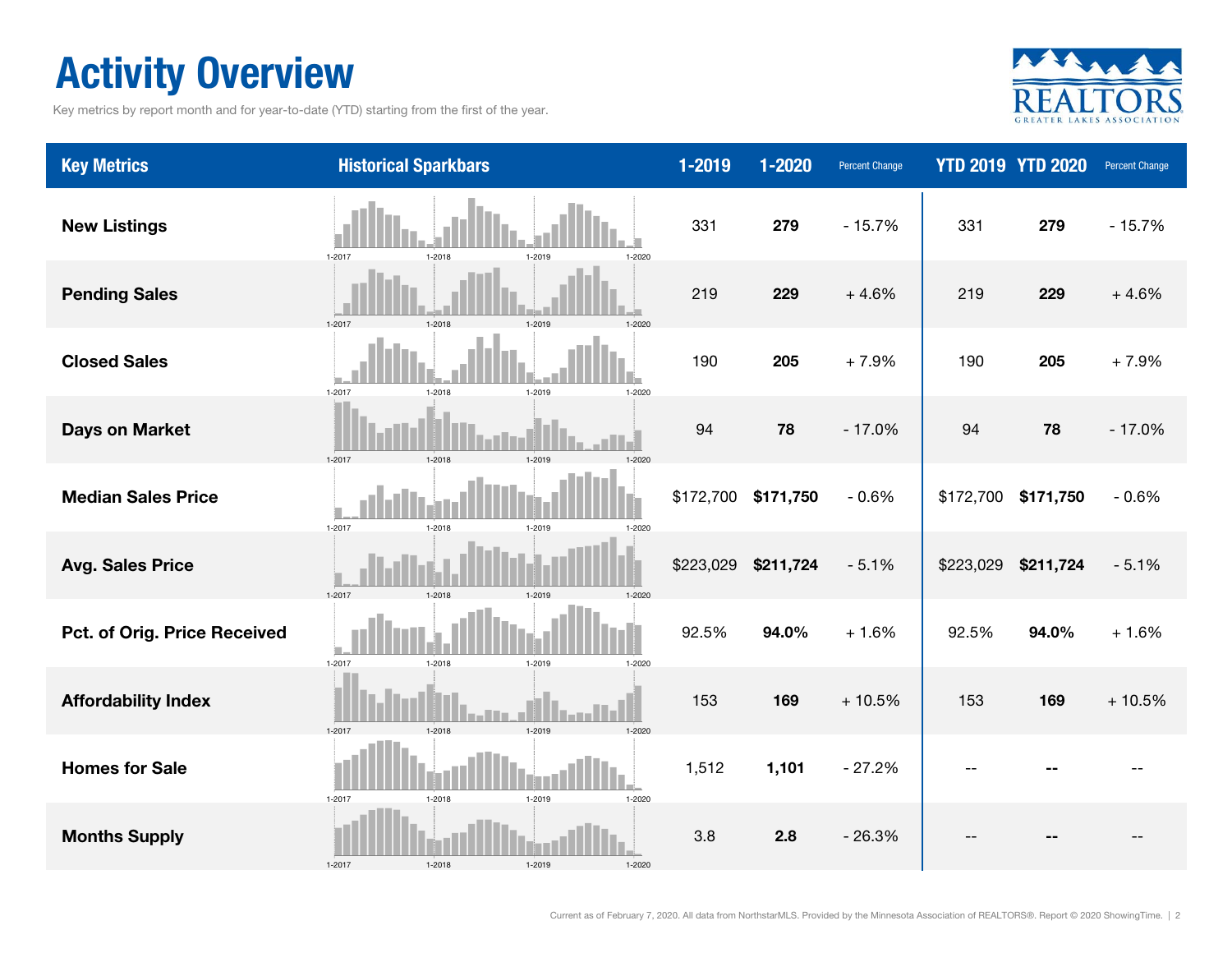### New Listings

A count of the properties that have been newly listed on the market in a given month.







| <b>New Listings</b> |     | <b>Prior Year</b> | <b>Percent Change</b> |
|---------------------|-----|-------------------|-----------------------|
| February 2019       | 373 | 479               | $-22.1%$              |
| March 2019          | 519 | 651               | $-20.3%$              |
| April 2019          | 691 | 606               | $+14.0%$              |
| May 2019            | 886 | 969               | $-8.6%$               |
| June 2019           | 865 | 832               | $+4.0%$               |
| <b>July 2019</b>    | 756 | 743               | $+1.7%$               |
| August 2019         | 662 | 698               | $-5.2\%$              |
| September 2019      | 564 | 520               | $+8.5%$               |
| October 2019        | 443 | 414               | $+7.0%$               |
| November 2019       | 246 | 257               | $-4.3%$               |
| December 2019       | 158 | 182               | $-13.2%$              |
| January 2020        | 279 | 331               | -15.7%                |
| 12-Month Avg        | 537 | 557               | -3.6%                 |

#### Historical New Listings by Month

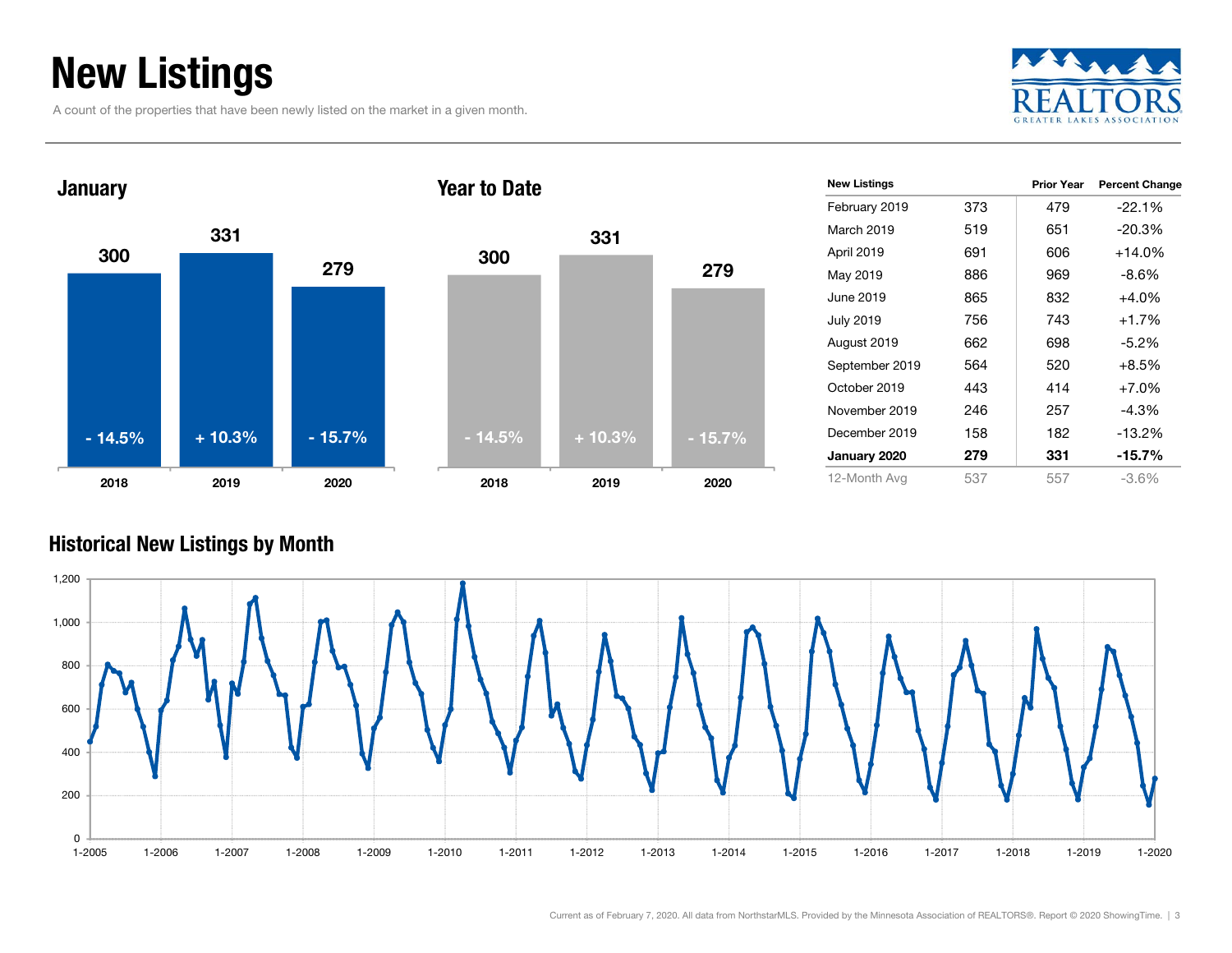### Pending Sales

A count of the properties on which offers have been accepted in a given month.





#### Historical Pending Sales by Month

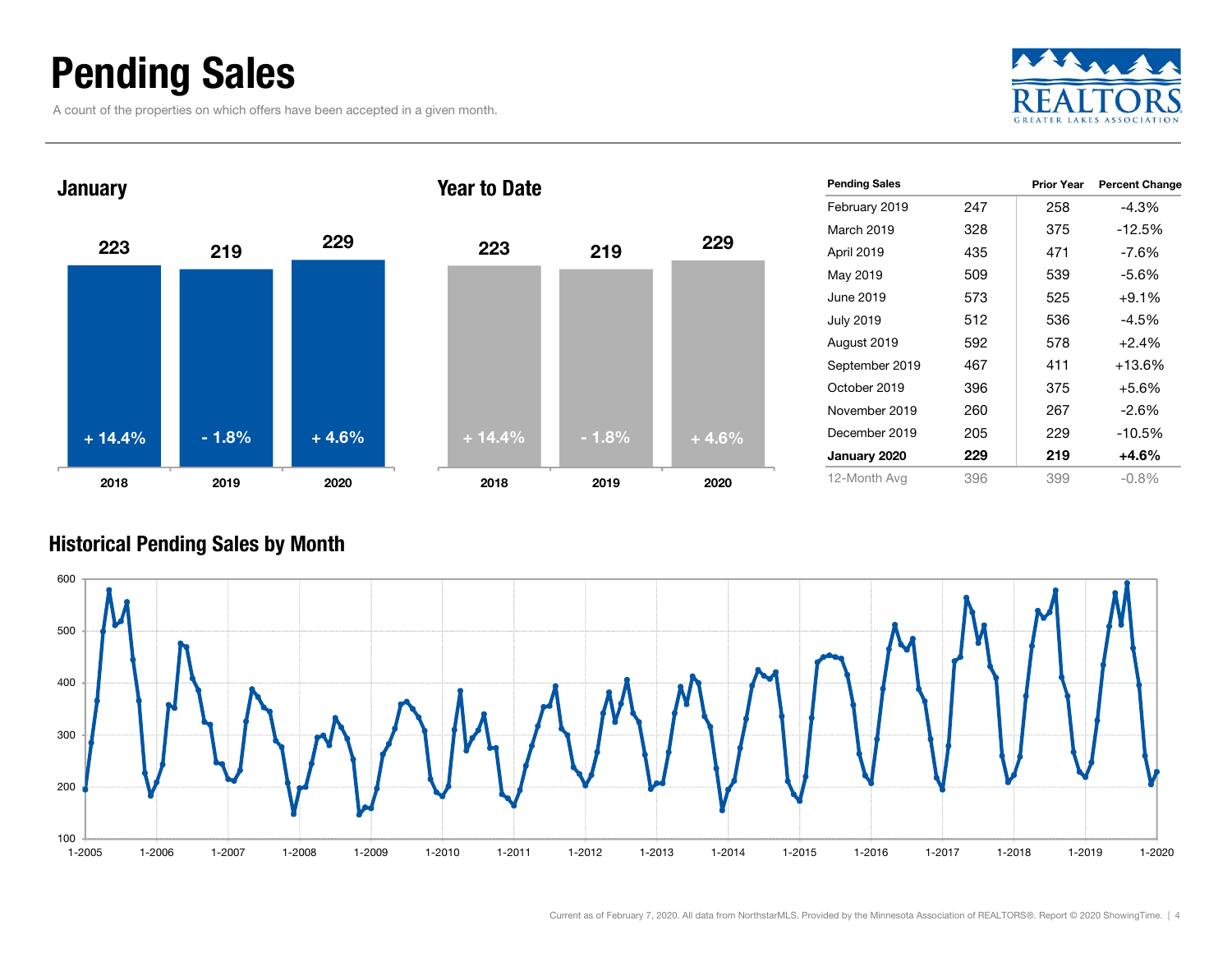### Closed Sales

A count of the actual sales that closed in a given month.





| <b>Closed Sales</b> |     | <b>Prior Year</b> | <b>Percent Change</b> |
|---------------------|-----|-------------------|-----------------------|
| February 2019       | 210 | 178               | $+18.0%$              |
| March 2019          | 251 | 281               | $-10.7%$              |
| April 2019          | 305 | 340               | $-10.3%$              |
| May 2019            | 483 | 484               | $-0.2%$               |
| June 2019           | 525 | 605               | $-13.2%$              |
| <b>July 2019</b>    | 523 | 496               | $+5.4%$               |
| August 2019         | 616 | 638               | $-3.4\%$              |
| September 2019      | 531 | 470               | $+13.0%$              |
| October 2019        | 463 | 479               | $-3.3%$               |
| November 2019       | 396 | 354               | $+11.9%$              |
| December 2019       | 266 | 257               | $+3.5%$               |
| January 2020        | 205 | 190               | +7.9%                 |
| 12-Month Avg        | 398 | 398               | $0.0\%$               |

#### Historical Closed Sales by Month

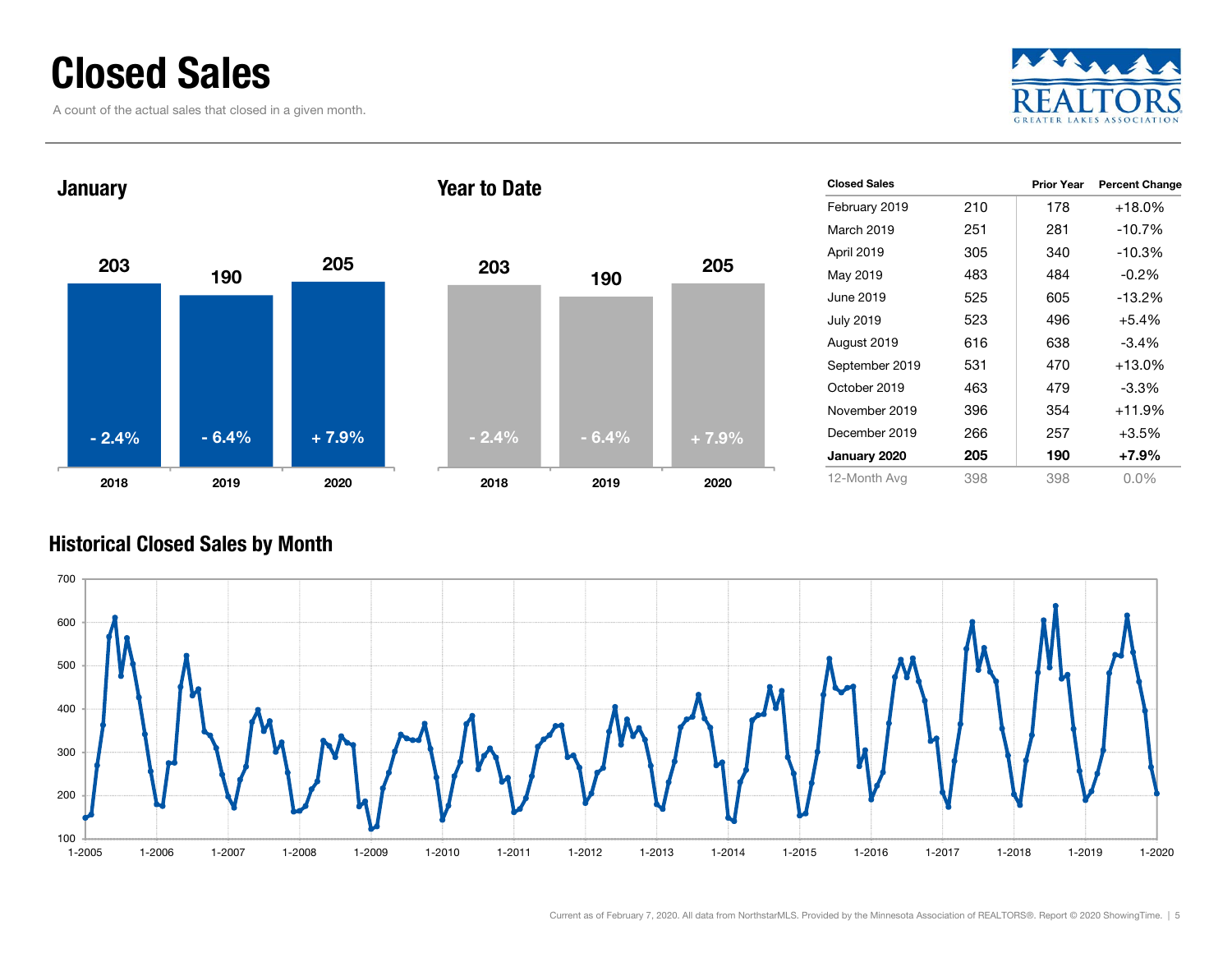### Days on Market Until Sale

Average number of days between when a property is listed and when an offer is accepted in a given month.





| Days on Market   |    | <b>Prior Year</b> | <b>Percent Change</b> |
|------------------|----|-------------------|-----------------------|
| February 2019    | 85 | 102               | $-16.7%$              |
| March 2019       | 92 | 87                | $+5.7%$               |
| April 2019       | 80 | 88                | $-9.1%$               |
| May 2019         | 70 | 86                | $-18.6%$              |
| June 2019        | 61 | 71                | $-14.1%$              |
| <b>July 2019</b> | 53 | 65                | -18.5%                |
| August 2019      | 59 | 70                | $-15.7%$              |
| September 2019   | 66 | 75                | -12.0%                |
| October 2019     | 72 | 69                | $+4.3%$               |
| November 2019    | 71 | 68                | $+4.4%$               |
| December 2019    | 62 | 79                | -21.5%                |
| January 2020     | 78 | 94                | $-17.0%$              |
| 12-Month Avg     | 71 | 80                | $-11.3%$              |

#### Historical Days on Market Until Sale by Month

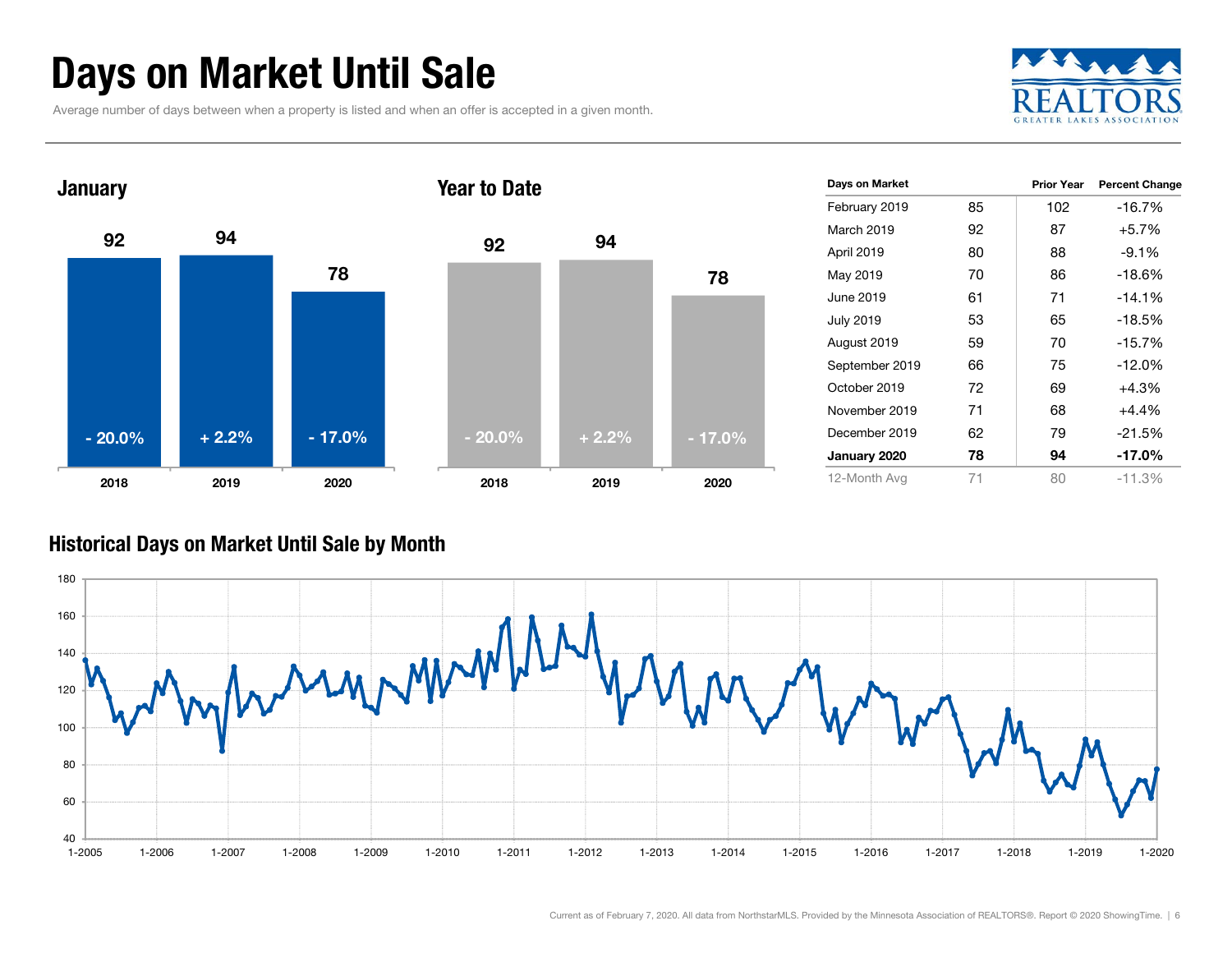### Median Sales Price

Point at which half of the sales sold for more and half sold for less, not accounting for seller concessions, in a given month.





| <b>Median Sales Price</b> |           | <b>Prior Year</b> | <b>Percent Change</b> |
|---------------------------|-----------|-------------------|-----------------------|
| February 2019             | \$166,000 | \$169,900         | $-2.3%$               |
| March 2019                | \$179,400 | \$166,000         | $+8.1\%$              |
| April 2019                | \$196,450 | \$179,900         | $+9.2%$               |
| May 2019                  | \$204,950 | \$195,000         | $+5.1%$               |
| June 2019                 | \$201,000 | \$200,000         | $+0.5%$               |
| July 2019                 | \$207,000 | \$190,000         | $+8.9\%$              |
| August 2019               | \$199,900 | \$189,900         | $+5.3%$               |
| September 2019            | \$198,500 | \$187,500         | $+5.9%$               |
| October 2019              | \$210,538 | \$189,450         | $+11.1%$              |
| November 2019             | \$187,400 | \$180,000         | $+4.1\%$              |
| December 2019             | \$177,500 | \$175,450         | $+1.2%$               |
| January 2020              | \$171,750 | \$172,700         | $-0.6\%$              |
| 12-Month Avg              | \$191.699 | \$182,983         | $+4.8%$               |

#### Historical Median Sales Price by Month

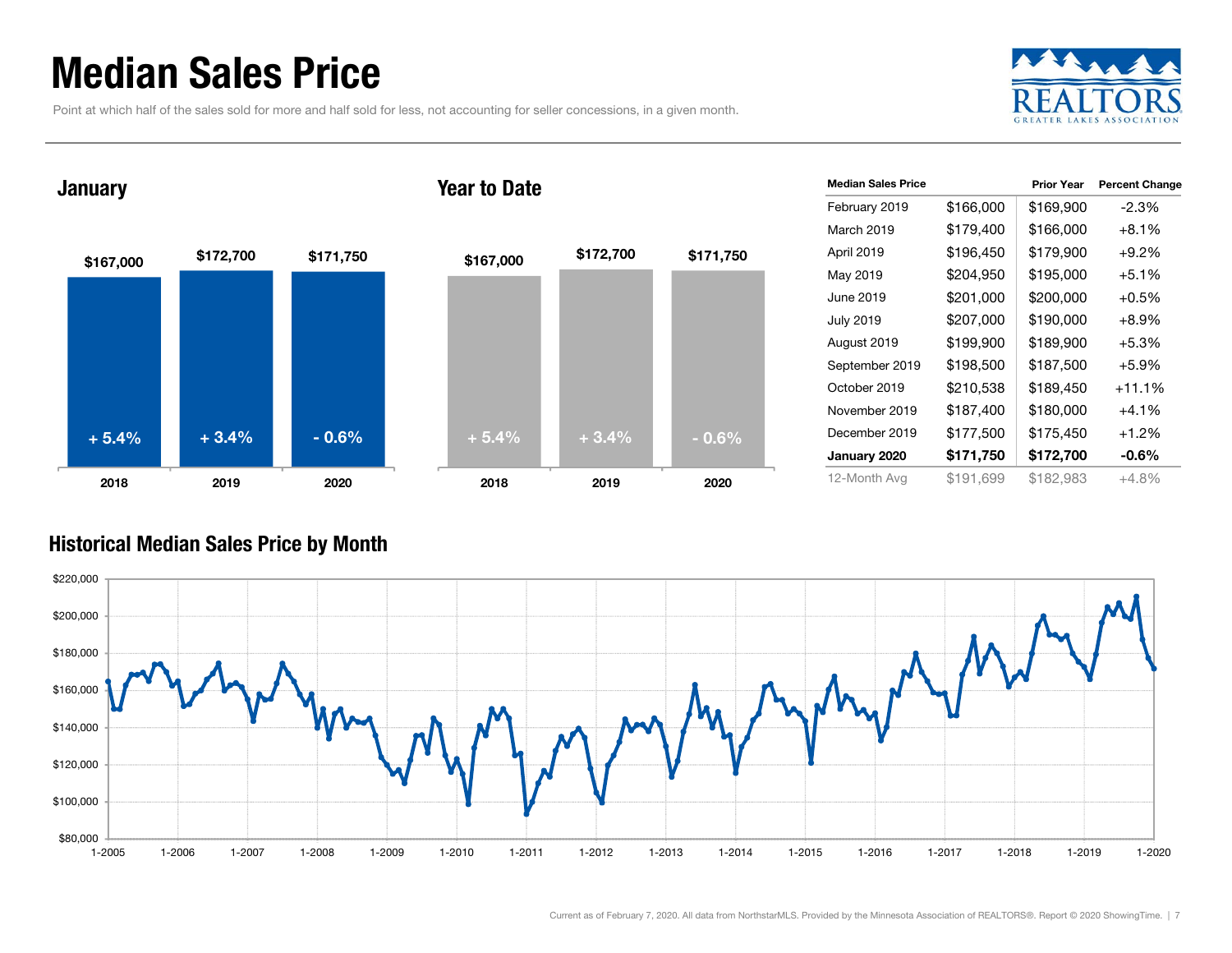### Average Sales Price

Average sales price for all closed sales, not accounting for seller concessions, in a given month.



January





| Avg. Sales Price |           | <b>Prior Year</b> | <b>Percent Change</b> |
|------------------|-----------|-------------------|-----------------------|
| February 2019    | \$202,628 | \$214,152         | $-5.4%$               |
| March 2019       | \$218,809 | \$186,737         | $+17.2%$              |
| April 2019       | \$219,292 | \$224,033         | $-2.1%$               |
| May 2019         | \$234,116 | \$247,345         | $-5.3%$               |
| June 2019        | \$236,177 | \$237,870         | $-0.7%$               |
| <b>July 2019</b> | \$238,597 | \$230,034         | $+3.7%$               |
| August 2019      | \$240,064 | \$236,642         | $+1.4%$               |
| September 2019   | \$245,882 | \$227,286         | $+8.2%$               |
| October 2019     | \$255,083 | \$216,390         | $+17.9%$              |
| November 2019    | \$220,821 | \$224,559         | $-1.7%$               |
| December 2019    | \$238,688 | \$205,597         | $+16.1%$              |
| January 2020     | \$211,724 | \$223,029         | $-5.1%$               |
| 12-Month Avg     | \$230,157 | \$222,806         | $+3.3%$               |

#### Historical Average Sales Price by Month

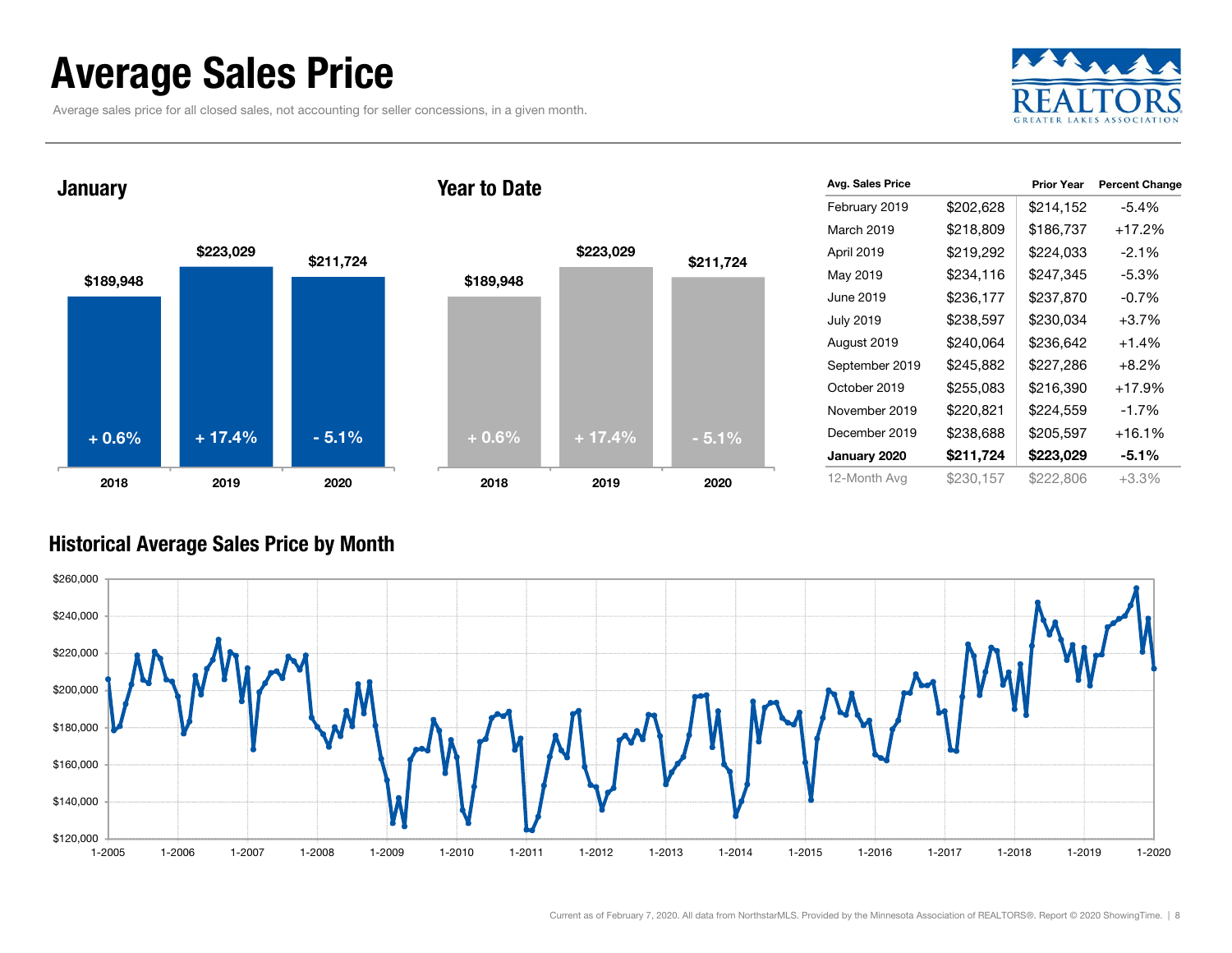### Percent of Original List Price Received

Percentage found when dividing a property's sales price by its original list price, then taking the average for all properties sold in a given month, not accounting for seller concessions.





| Pct. of Orig. Price Received |       | <b>Prior Year</b> | <b>Percent Change</b> |
|------------------------------|-------|-------------------|-----------------------|
| February 2019                | 93.3% | 91.9%             | $+1.5%$               |
| March 2019                   | 94.8% | 94.2%             | $+0.6\%$              |
| April 2019                   | 95.3% | 94.8%             | $+0.5%$               |
| May 2019                     | 96.4% | 95.5%             | $+0.9%$               |
| June 2019                    | 96.3% | 95.8%             | $+0.5%$               |
| <b>July 2019</b>             | 96.0% | 96.1%             | $-0.1\%$              |
| August 2019                  | 95.6% | 95.0%             | $+0.6%$               |
| September 2019               | 94.2% | 94.5%             | $-0.3%$               |
| October 2019                 | 93.7% | 94.1%             | -0.4%                 |
| November 2019                | 93.5% | 93.6%             | $-0.1\%$              |
| December 2019                | 94.3% | 93.1%             | $+1.3%$               |
| January 2020                 | 94.0% | 92.5%             | +1.6%                 |
| 12-Month Avg                 | 94.8% | 94.3%             | $+0.5\%$              |

#### Historical Percent of Original List Price Received by Month

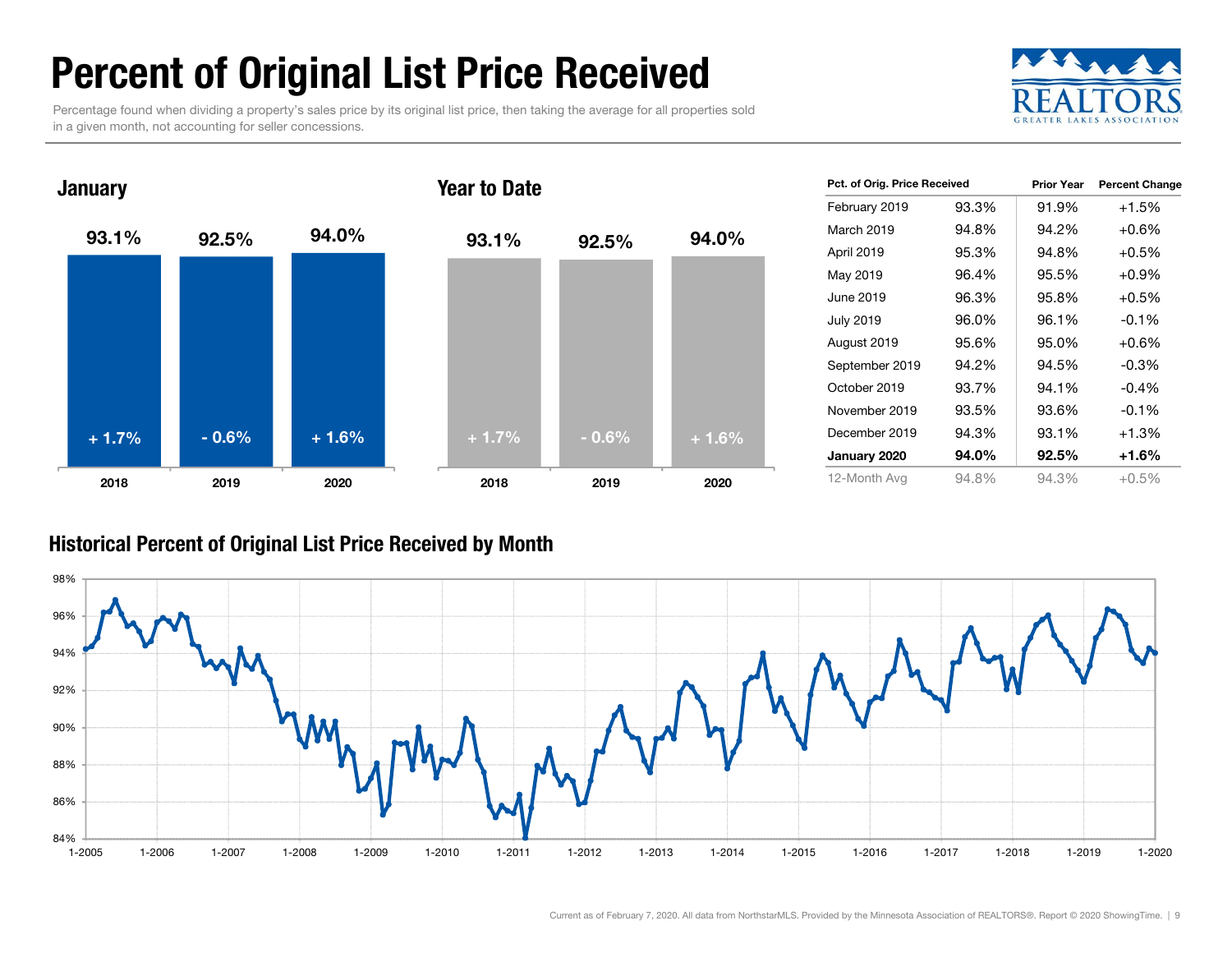## Housing Affordability Index

This index measures housing affordability for the region. For example, an index of 120 means the median household income is 120% of what is necessary to qualify for the median-priced home under prevailing interest rates. A higher number means greater affordability.





| <b>Affordability Index</b> |     | <b>Prior Year</b> | <b>Percent Change</b> |
|----------------------------|-----|-------------------|-----------------------|
| February 2019              | 161 | 157               | $+2.5%$               |
| March 2019                 | 150 | 160               | $-6.3%$               |
| April 2019                 | 138 | 145               | $-4.8\%$              |
| May 2019                   | 132 | 134               | $-1.5%$               |
| June 2019                  | 135 | 131               | $+3.1%$               |
| <b>July 2019</b>           | 134 | 138               | $-2.9\%$              |
| August 2019                | 145 | 137               | +5.8%                 |
| September 2019             | 144 | 134               | $+7.5%$               |
| October 2019               | 137 | 126               | $+8.7%$               |
| November 2019              | 151 | 135               | $+11.9%$              |
| December 2019              | 159 | 150               | $+6.0\%$              |
| January 2020               | 169 | 153               | +10.5%                |
| 12-Month Avg               | 146 | 142               | $+2.8%$               |

#### Historical Housing Affordability Index by Mont h

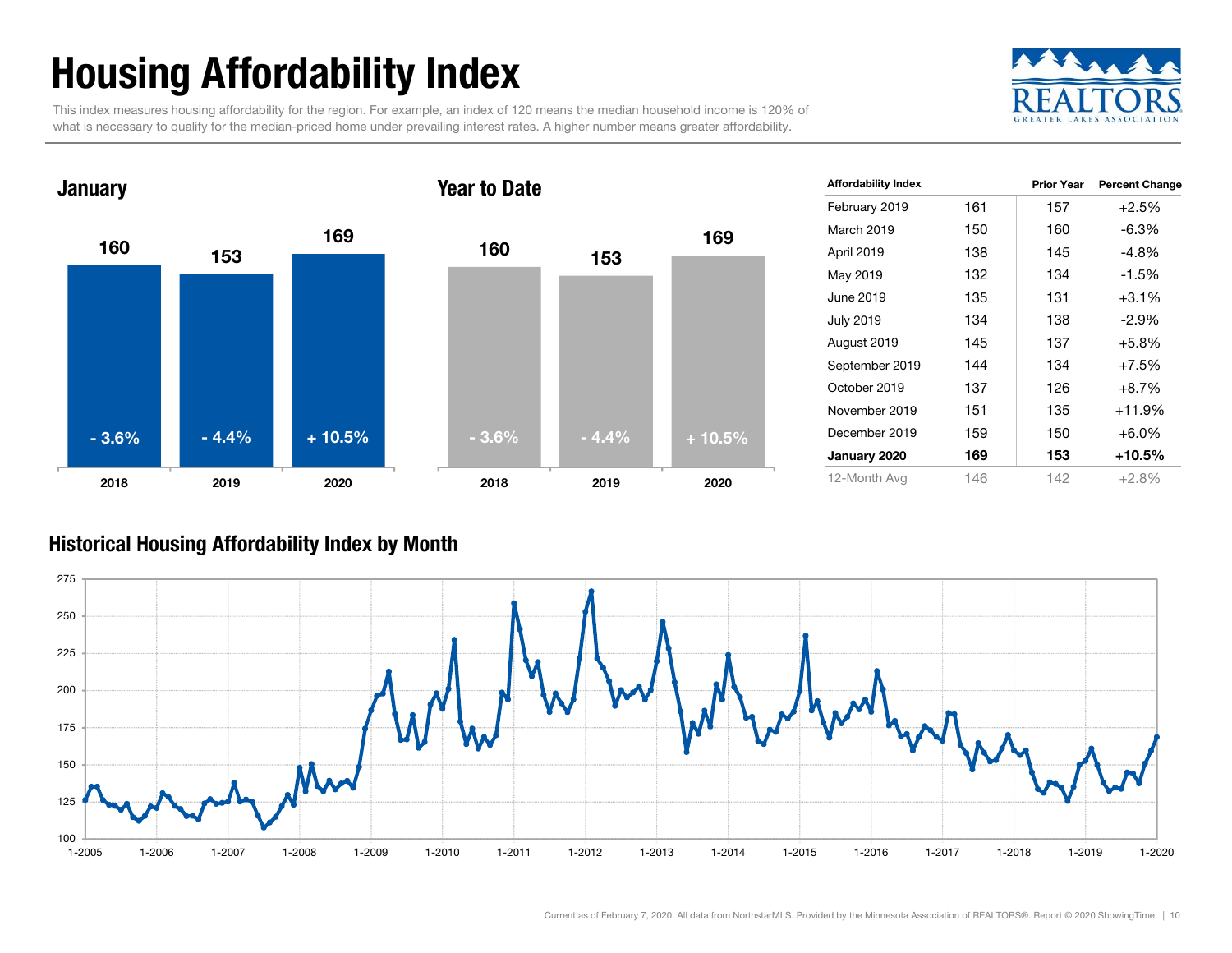### Inventory of Homes for Sale

The number of properties available for sale in active status at the end of a given month.





#### Historical Inventory of Homes for Sale by Month

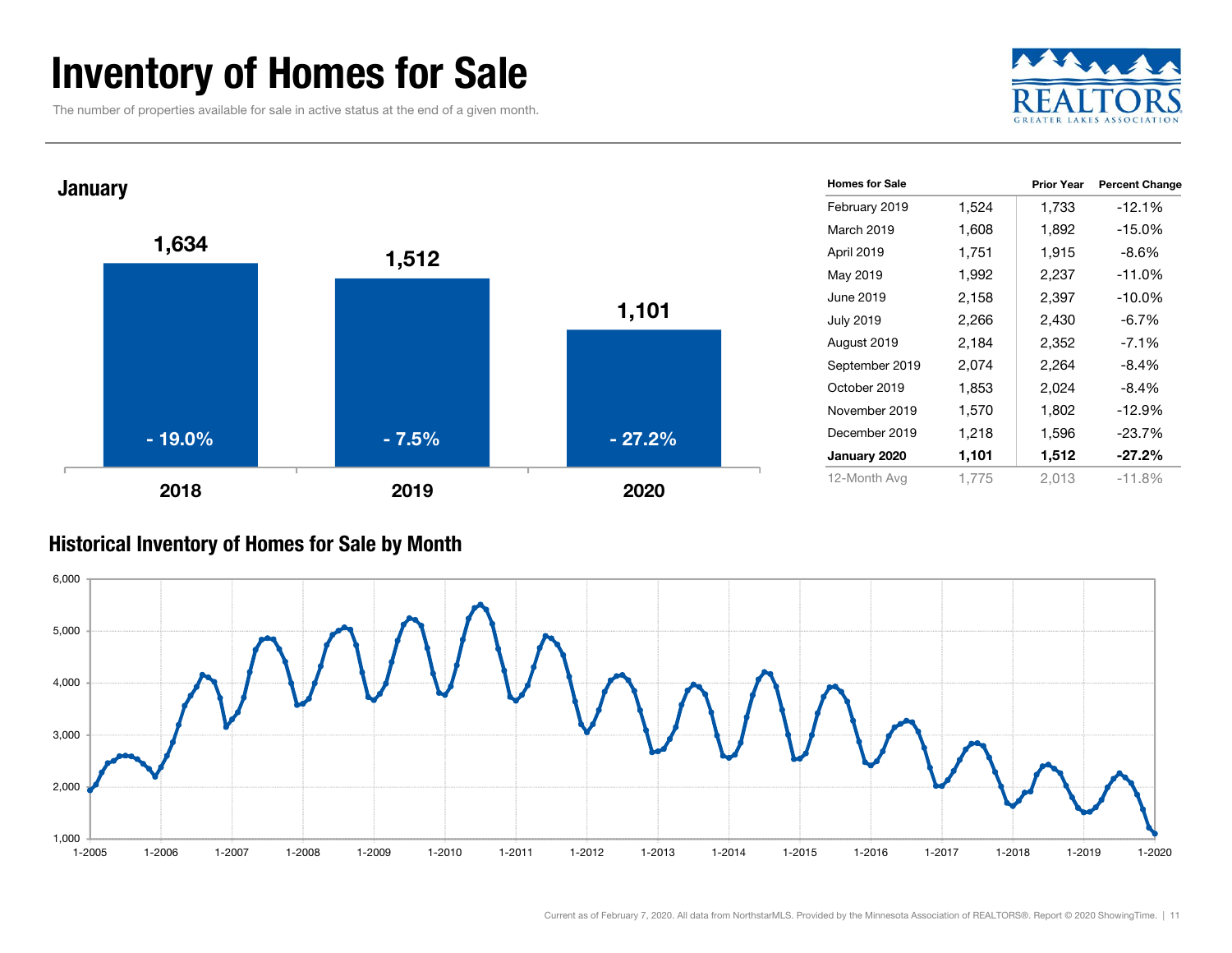### Months Supply of Inventory

The inventory of homes for sale at the end of a given month, divided by the average monthly pending sales from the last 12 months.





#### Historical Months Supply of Inventory by Month